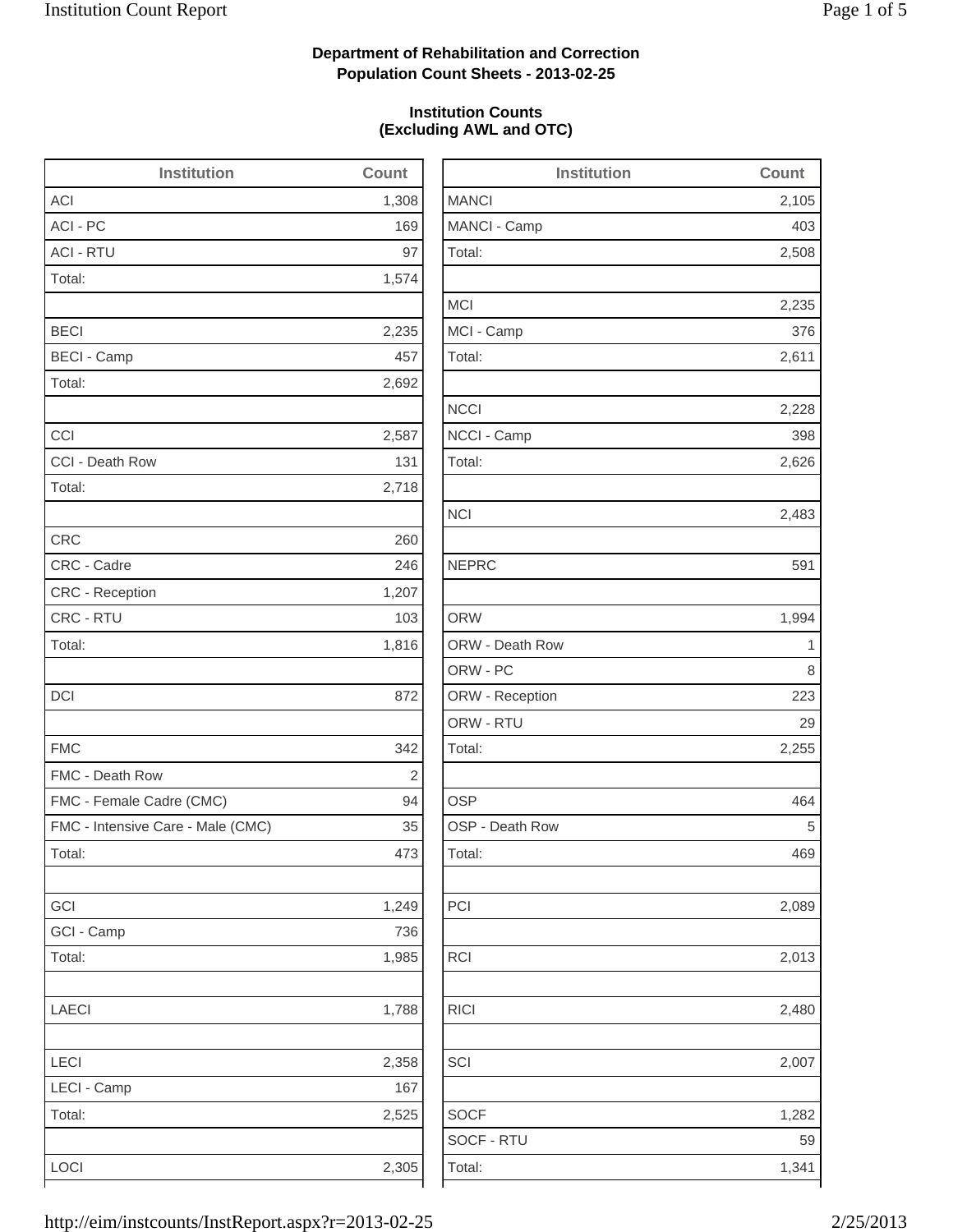## Institution Count Report

| Page 2 of 5 |  |  |  |
|-------------|--|--|--|
|-------------|--|--|--|

| <b>LORCI</b>             | 185   | <b>TCI</b>       |                          | 1,048  |
|--------------------------|-------|------------------|--------------------------|--------|
| <b>LORCI - Cadre</b>     | 279   |                  |                          |        |
| <b>LORCI - Reception</b> | 1,010 | <b>TOCI</b>      |                          | 1,254  |
| Total:                   | 1,474 |                  |                          |        |
|                          |       | <b>WCI</b>       |                          | 1,353  |
| <b>MACI</b>              | 996   | <b>WCI - RTU</b> |                          | 48     |
| <b>MACI - Minimum</b>    | 1,300 | Total:           |                          | 1,401  |
| MACI - Youth             | 30    |                  |                          |        |
| Total:                   | 2,326 |                  | <b>Total Population:</b> | 49,724 |

\* The Total Population includes 39 Offenders with Reason Codes 30 & 31.

\*\* The Total Population includes 23 Offenders with Reason Code 0A.

### **Male Population by Security Level (Include AWL and Exclude OTC)**

| <b>Security Level</b>  |                   | <b>Body</b> | <b>AWL</b> | $(-OTC)$ | Total  |
|------------------------|-------------------|-------------|------------|----------|--------|
| Total Levels 3,4,5     |                   | 14.408      | 78         | 144      | 14,342 |
| Total Levels 2         |                   | 17.740      | 136        | 198      | 17,678 |
| <b>Total Levels 1</b>  |                   | 13.613      | 150        | 106      | 13,657 |
| <b>Total Death Row</b> |                   | 138         |            | 3        | 136    |
|                        | <b>Total Male</b> | 45,899      | 365        | 451      | 45,813 |

#### **Female Population by Institution (Include AWL and Exclude OTC)**

|                          | ,……          |                  | <i>.</i>    |                |
|--------------------------|--------------|------------------|-------------|----------------|
| Institution              | <b>Body</b>  | <b>AWL</b>       | $(-OTC)$    | <b>Total</b>   |
| <b>CRC</b>               | 2            | $\boldsymbol{0}$ | $\mathbf 0$ | $\overline{2}$ |
| DCI                      | 872          | 9                | 13          | 868            |
| <b>FMC</b>               | 7            | $\overline{2}$   |             | 8              |
| FMC - Female Cadre (CMC) | 94           | 1                |             | 94             |
| <b>LAECI</b>             | $\mathbf{1}$ | $\overline{0}$   | $\Omega$    | $\mathbf{1}$   |
| <b>NCI</b>               |              | $\mathbf 0$      | 0           |                |
| <b>NEPRC</b>             | 591          | 14               | 13          | 592            |
| <b>ORW</b>               | 1,994        | 41               | 16          | 2,019          |
| ORW - Death Row          | 1            | $\mathbf 0$      | 0           |                |
| ORW - PC                 | 8            | $\boldsymbol{0}$ | $\Omega$    | 8              |
| ORW - Reception          | 223          | $\mathbf 0$      | $\Omega$    | 223            |
| ORW - RTU                | 29           | $\mathbf 0$      | 0           | 29             |
| <b>Total Female</b>      | 3,823        | 67               | 44          | 3,846          |
| <b>Total Population:</b> | 49,722       | 432              | 495         | 49,659         |

#### **Male Population by Institution: Security Levels 3, 4, 5 (Include AWL and Exclude OTC)**

| Institution | <b>Body</b> | <b>AWL</b> | ັ | otal |
|-------------|-------------|------------|---|------|
|             |             |            |   |      |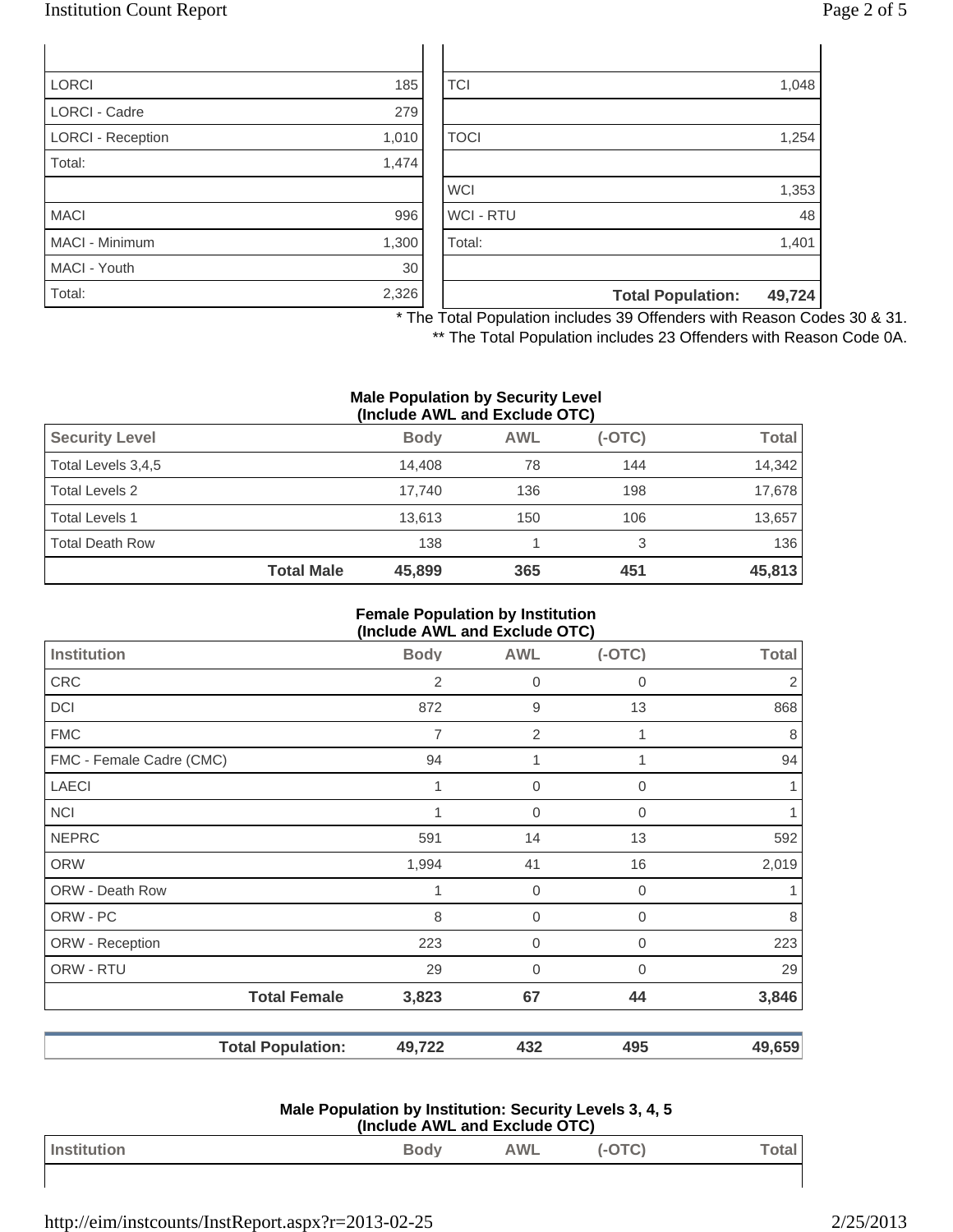# Institution Count Report Page 3 of 5

| <b>ACI</b>                        |                      | 34                        | 1                   | $\mathbf 0$               | 35             |
|-----------------------------------|----------------------|---------------------------|---------------------|---------------------------|----------------|
| ACI - PC                          |                      | 94                        | 1                   | $\mathbf 0$               | 95             |
| <b>BECI</b>                       |                      | 29                        | $\mathsf 0$         | $\mathbf{1}$              | 28             |
| CCI                               |                      | 14                        | $\mathsf{O}\xspace$ | $\mathbf 0$               | 14             |
| CCI - Death Row                   |                      | $\overline{2}$            | $\mathsf{O}\xspace$ | $\mathbf 0$               | $\overline{c}$ |
| CRC                               |                      | 127                       | $\mathbf 1$         | $\,8\,$                   | 120            |
| CRC - Cadre                       |                      | 218                       | $\mathsf{O}\xspace$ | $\mathbf 0$               | 218            |
| CRC - Reception                   |                      | 805                       | $\,$ 3 $\,$         | $\,8\,$                   | 800            |
| CRC - RTU                         |                      | 81                        | $\mathsf{O}\xspace$ | $\mathbf 0$               | 81             |
| <b>FMC</b>                        |                      | 16                        | $\mathsf{O}\xspace$ | $\mathbf 0$               | 16             |
| FMC - Intensive Care - Male (CMC) |                      | 5                         | $\boldsymbol{0}$    | $\mathbf 0$               | 5              |
| GCI                               |                      | 14                        | $\mathsf 0$         | $\mathbf 0$               | 14             |
| LAECI                             |                      | 10                        | $\boldsymbol{0}$    | $\mathbf 0$               | 10             |
| LECI                              |                      | 2,274                     | $\overline{7}$      | 13                        | 2,268          |
| LOCI                              |                      | 22                        | $\overline{2}$      | $\mathbf 0$               | 24             |
| LORCI                             |                      | 99                        | 9                   | 29                        | 79             |
| <b>LORCI - Cadre</b>              |                      | 278                       | $\mathsf 0$         | $\boldsymbol{0}$          | 278            |
| <b>LORCI - Reception</b>          |                      | 692                       | $\mathbf 1$         | $\mathbf 0$               | 693            |
| <b>MACI</b>                       |                      | 40                        | $\mathsf 0$         | $\ensuremath{\mathsf{3}}$ | 37             |
| MACI - Youth                      |                      | 19                        | $\mathsf 0$         | $\mathbf{1}$              | 18             |
| <b>MANCI</b>                      |                      | 2,043                     | $\boldsymbol{9}$    | 12                        | 2,040          |
| <b>MCI</b>                        |                      | 16                        | $\mathsf 0$         | $\boldsymbol{0}$          | 16             |
| <b>NCCI</b>                       |                      | $\ensuremath{\mathsf{3}}$ | $\mathsf{O}\xspace$ | $\boldsymbol{0}$          | 3              |
| NCCI - Camp                       |                      | $\mathbf{1}$              | $\mathsf 0$         | $\boldsymbol{0}$          | 1              |
| <b>NCI</b>                        |                      | 36                        | $\,$ 3 $\,$         | $\mathbf 0$               | 39             |
| <b>OSP</b>                        |                      | 464                       | $\mathsf{O}\xspace$ | $\ensuremath{\mathsf{3}}$ | 461            |
| $\sf{PCI}$                        |                      | 54                        | $\,$ 5 $\,$         | $\mathsf{O}\xspace$       | 59             |
| RCI                               |                      | 1,976                     | 16                  | 24                        | 1,968          |
| RICI                              |                      | 23                        | $\mathsf{O}\xspace$ | $\mbox{O}$                | 23             |
| SCI                               |                      | 28                        | $\mathsf{O}\xspace$ | $\mathbf 0$               | 28             |
| SOCF                              |                      | 1,282                     | $\mathbf{1}$        | 19                        | 1,264          |
| SOCF - RTU                        |                      | 59                        | $\mathsf{O}\xspace$ | $\mbox{O}$                | 59             |
| <b>TCI</b>                        |                      | 1,003                     | $\overline{4}$      | $\,6\,$                   | 1,001          |
| <b>TOCI</b>                       |                      | 1,194                     | $\mathsf{O}\xspace$ | $\overline{4}$            | 1,190          |
| <b>WCI</b>                        |                      | 1,306                     | 14                  | 13                        | 1,307          |
| WCI - RTU                         |                      | 47                        | $\mathbf{1}$        | $\mbox{O}$                | 48             |
|                                   | Total Levels 3, 4, 5 | 14,408                    | 78                  | 144                       | 14,342         |

### **Male Population by Institution: Security Level 2 (Include AWL and Exclude OTC)**

| $\frac{1}{2}$ |             |            |          |              |
|---------------|-------------|------------|----------|--------------|
| Institution   | <b>Body</b> | <b>AWL</b> | $(-OTC)$ | <b>Total</b> |
| <b>ACI</b>    | 678         |            |          | 686          |
| ACI - PC      | 58          |            |          | 58           |
|               |             |            |          |              |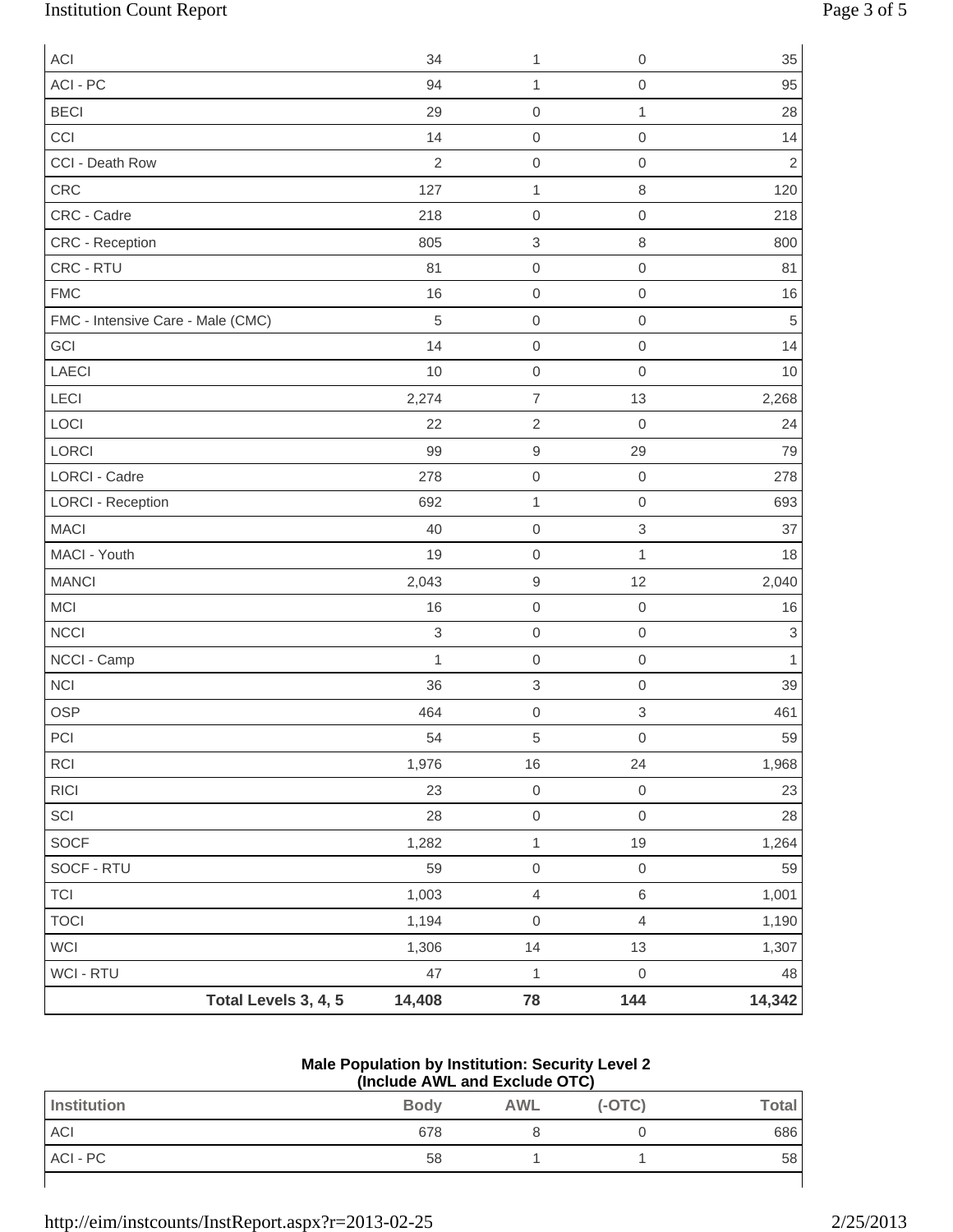# Institution Count Report Page 4 of 5

| <b>ACI - RTU</b>                  | 66             | $\mathbf 0$               | $\boldsymbol{0}$ | 66           |
|-----------------------------------|----------------|---------------------------|------------------|--------------|
| <b>BECI</b>                       | 1,612          | 12                        | 18               | 1,606        |
| <b>BECI</b> - Camp                | 5              | $\mathbf 0$               | $\mathbf 0$      | 5            |
| CCI                               | 1,928          | $10$                      | 16               | 1,922        |
| CRC                               | 63             | $\mathbf{1}$              | 1                | 63           |
| CRC - Cadre                       | 18             | $\mathbf 0$               | $\boldsymbol{0}$ | 18           |
| CRC - Reception                   | 169            | $\overline{2}$            | $\sqrt{2}$       | 169          |
| CRC - RTU                         | 19             | $\mbox{O}$                | $\boldsymbol{0}$ | 19           |
| <b>FMC</b>                        | 22             | $\mathbf{1}$              | $\boldsymbol{0}$ | 23           |
| FMC - Intensive Care - Male (CMC) | 13             | $\sqrt{2}$                | $\boldsymbol{0}$ | 15           |
| GCI                               | 855            | $\mathbf 1$               | $\sqrt{3}$       | 853          |
| LAECI                             | 1,434          | 10                        | 16               | 1,428        |
| LECI                              | 72             | $\mbox{O}$                | $\boldsymbol{0}$ | 72           |
| LECI - Camp                       | 1              | $\mbox{O}$                | $\mathbf 0$      | $\mathbf{1}$ |
| LOCI                              | 1,296          | $\ensuremath{\mathsf{3}}$ | 12               | 1,287        |
| LORCI                             | 52             | $\ensuremath{\mathsf{3}}$ | 14               | 41           |
| LORCI - Cadre                     | 1              | $\mathbf 0$               | $\boldsymbol{0}$ | 1            |
| <b>LORCI - Reception</b>          | 176            | $\mbox{O}$                | $\mathbf 0$      | 176          |
| <b>MACI</b>                       | 956            | $\overline{4}$            | $\,8\,$          | 952          |
| MACI - Youth                      | 11             | $\mbox{O}$                | $\boldsymbol{0}$ | 11           |
| <b>MANCI</b>                      | 40             | $\mathbf 0$               | $\boldsymbol{0}$ | 40           |
| MANCI - Camp                      | 3              | $\mbox{O}$                | $\mathbf 0$      | 3            |
| <b>MCI</b>                        | 1,937          | 16                        | 11               | 1,942        |
| MCI - Camp                        | $\overline{2}$ | $\mbox{O}$                | $\mathbf 0$      | $\sqrt{2}$   |
| <b>NCCI</b>                       | 1,496          | $\,8\,$                   | 28               | 1,476        |
| NCCI - Camp                       | 3              | $\mathbf 0$               | $\boldsymbol{0}$ | 3            |
| $\sf NCI$                         | 1,919          | $\overline{7}$            | 28               | 1,898        |
| PCI                               | 910            | 32                        | $\mathsf 9$      | 933          |
| RCI                               | 37             | $\mathbf 1$               | $\mathbf{1}$     | 37           |
| RICI                              | 545            | $\mathbf{1}$              | 10               | 536          |
| SCI                               | 1,191          | 12                        | 20               | 1,183        |
| <b>TCI</b>                        | 45             | $\mathsf{O}\xspace$       | $\boldsymbol{0}$ | 45           |
| <b>TOCI</b>                       | 60             | $\mathbf 0$               | $\mathbf 0$      | 60           |
| WCI                               | 46             | $\mathbf{1}$              | $\boldsymbol{0}$ | 47           |
| WCI - RTU                         | $\mathbf{1}$   | $\mathsf{O}\xspace$       | $\mathbf 0$      | $\mathbf{1}$ |
| <b>Total Level 2</b>              | 17,740         | 136                       | 198              | 17,678       |

### **Male Population by Institution: Security Level 1 (Include AWL and Exclude OTC)**

| Institution      | <b>Body</b> | <b>AWL</b> | $(-OTC)$ | <b>Total</b> |
|------------------|-------------|------------|----------|--------------|
| <b>ACI</b>       | 596         | 13         |          | 609          |
| ACI - PC         |             |            |          |              |
| <b>ACI - RTU</b> | 31          |            |          | 33           |
|                  |             |            |          |              |

http://eim/instcounts/InstReport.aspx?r=2013-02-25 2/25/2013